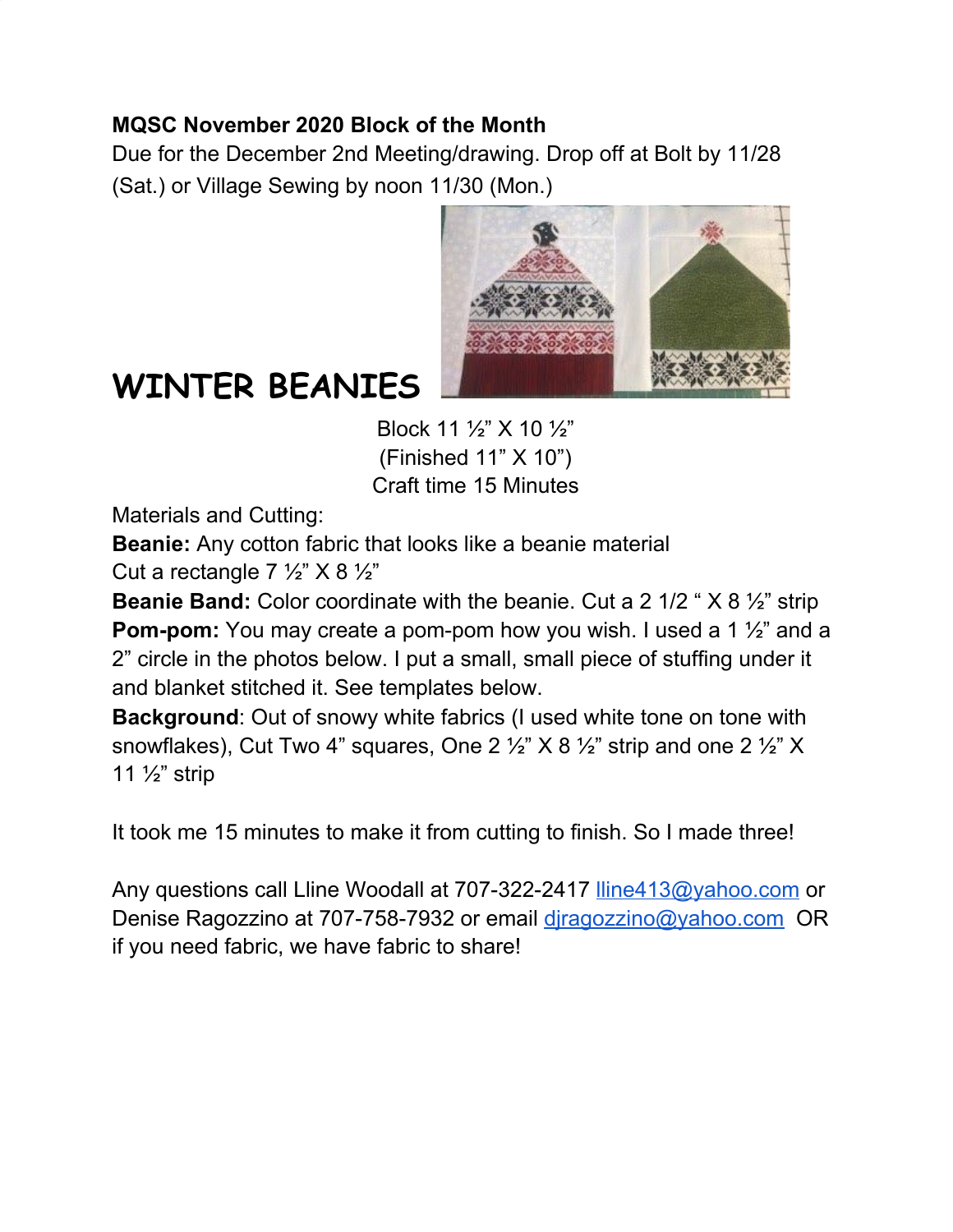Mark a diagonal line on your 4" squares. Sew to top corners of the beanie. The vertical sides are the 7 1/2 " sides. Cut the triangle off with a  $\frac{1}{4}$ " seam



Attach strips as shown.



Make a pom-pom

either 1 ½" or 2" diameter circle.

**If making a yo-yo use a 3" circle**, Pin it so that the quilter can remove it to quilt. I used a blanket stitch with a small piece of poly filling underneath, One I used a circle of batting underneath. No big real pom-poms, please.